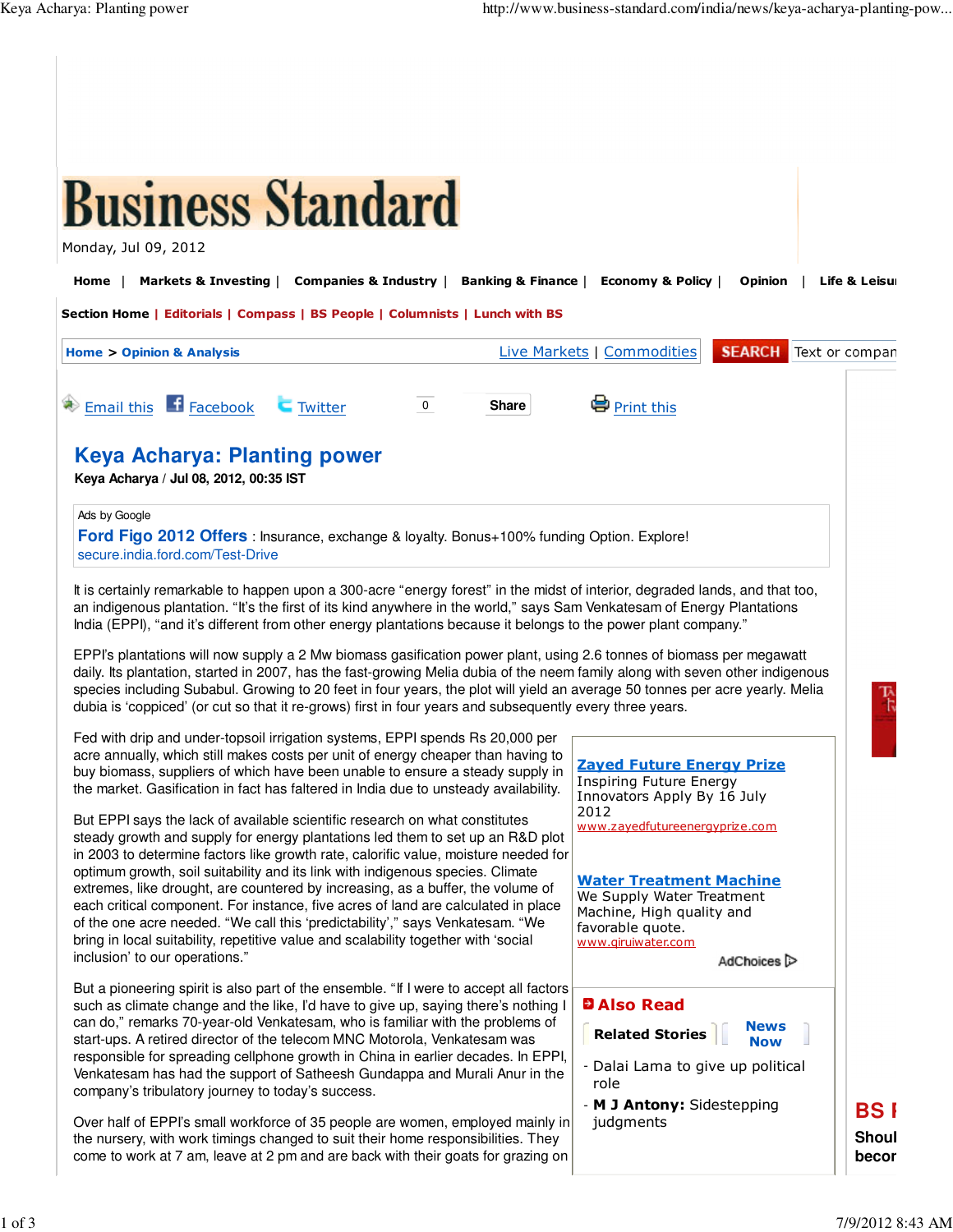| lands set aside for that purpose, a feature that has endeared the women to their<br>jobs.                                                                                                                                                                                                                                                                                                                                                                                                                                                                                                                                                                                                                        | - First Chalets Naldehra golf meet<br>draws Shimla's best golfers          | O<br>Y             |
|------------------------------------------------------------------------------------------------------------------------------------------------------------------------------------------------------------------------------------------------------------------------------------------------------------------------------------------------------------------------------------------------------------------------------------------------------------------------------------------------------------------------------------------------------------------------------------------------------------------------------------------------------------------------------------------------------------------|----------------------------------------------------------------------------|--------------------|
| Bio-fuel plantations, however, such as those of sugar-cane or maize for ethanol,<br>have been controversial the world over. In India, jatropha plantations for                                                                                                                                                                                                                                                                                                                                                                                                                                                                                                                                                   | - Treat industrial wastes for power<br>generation: MNRE                    | O<br>N<br>O<br>C   |
| biodiesel oil continue to be environmentally and economically controversial. The<br>use of vast lands by corporate interests inside village areas pose threats to food                                                                                                                                                                                                                                                                                                                                                                                                                                                                                                                                           | - Centre for innovation in feed                                            |                    |
| supplies and livelihoods, or of using scarce water resources that affect                                                                                                                                                                                                                                                                                                                                                                                                                                                                                                                                                                                                                                         | stock plantation<br>- A new profile                                        |                    |
| groundwater or monocultures that affect soils, causing angst in India.                                                                                                                                                                                                                                                                                                                                                                                                                                                                                                                                                                                                                                           |                                                                            |                    |
| But EPPI's method of bio-gasification is an ideal solution for small power needs in rural areas, says Deepak Gupta, who<br>visited EPPI as director of the ministry of new and renewable energy (MNRE) and has recently retired. Gupta points out<br>that unlike solar energy which needs sunlight to function, biomass power can be continuous, provided the biomass<br>availability is ensured; it can be provided to the local grid, thereby cutting transmission losses; it works best with local<br>community employment; helps regenerate degraded lands; and it is cheaper. "Such energy plantations could even power<br>regional rural needs, such as for the tea industry in the Nilgiris," says Gupta. |                                                                            |                    |
| EPPI's forests have now revived the area's ground water table, from 300 feet in 2007 to around 80 feet today. Rainfall has<br>increased from approximately 200mm in 2005-06 to 800mm in the last two years. The area's regeneration has attracted<br>birdlife and wildlife which come to drink water at the plantation's four storage reservoirs, built on natural contours to<br>conserve rain and groundwater.                                                                                                                                                                                                                                                                                                 |                                                                            |                    |
| There are other value-additions too. A 2 Mw energy plantation can help power one cellphone transmission tower. There<br>are 500,000 transmission towers in India, due to rise to 800,000 in the next five years, currently consuming close to 4.3<br>billion litres of diesel annually, according to the Telecom Equipment Manufacturers Association (TEMA), the second largest<br>in consumption after the Indian Railways. Using two litres of diesel per hour of operation, the savings on diesel and its<br>subsidy is significant.                                                                                                                                                                          |                                                                            | $\blacksquare$ Mos |
| EPPI has now garnered \$4 million towards construction of one 2 Mw plant, but is looking for further backing to expand.                                                                                                                                                                                                                                                                                                                                                                                                                                                                                                                                                                                          |                                                                            | <b>Rea</b>         |
|                                                                                                                                                                                                                                                                                                                                                                                                                                                                                                                                                                                                                                                                                                                  | The writer is president of the Forum of Environmental Journalists in India | A d                |
|                                                                                                                                                                                                                                                                                                                                                                                                                                                                                                                                                                                                                                                                                                                  |                                                                            | lot                |
|                                                                                                                                                                                                                                                                                                                                                                                                                                                                                                                                                                                                                                                                                                                  |                                                                            | Fre<br>ref         |
| <b>New Ipad Application</b> : Business Standard's all new IPad App<br>Click here to download for free                                                                                                                                                                                                                                                                                                                                                                                                                                                                                                                                                                                                            |                                                                            | - Car<br>$-1T1$    |
| Ads by Google                                                                                                                                                                                                                                                                                                                                                                                                                                                                                                                                                                                                                                                                                                    |                                                                            | $-$ PE             |
| Tailored BriquetteMachine : Wood, Charcoal, Agro & Forest WasteFor Making Briquettes & Pallets<br>www.cbmjx.com/Briquette-Machine                                                                                                                                                                                                                                                                                                                                                                                                                                                                                                                                                                                |                                                                            |                    |
| <b>Forestry Suppliers, Inc.</b> : Your one source for professionalforestry field equipment.<br>www.Forestry-Suppliers.com                                                                                                                                                                                                                                                                                                                                                                                                                                                                                                                                                                                        |                                                                            |                    |
| <b>D</b> Other Stories                                                                                                                                                                                                                                                                                                                                                                                                                                                                                                                                                                                                                                                                                           |                                                                            |                    |
| - Pre-market: Volatile trades likely                                                                                                                                                                                                                                                                                                                                                                                                                                                                                                                                                                                                                                                                             |                                                                            | Find               |
| - China June inflation cools further to 2.2%<br>- Nikkei sags on underwhelming US jobs data                                                                                                                                                                                                                                                                                                                                                                                                                                                                                                                                                                                                                      |                                                                            |                    |
| - World business confidence cools, US a bright spot<br>- Global shares, euro slump on growth worry after weak US jobs                                                                                                                                                                                                                                                                                                                                                                                                                                                                                                                                                                                            |                                                                            |                    |
|                                                                                                                                                                                                                                                                                                                                                                                                                                                                                                                                                                                                                                                                                                                  |                                                                            |                    |
| Tags: Sam Venkatesam   EPPI   MNC Motorola   Deepak Gupta   TEMA                                                                                                                                                                                                                                                                                                                                                                                                                                                                                                                                                                                                                                                 |                                                                            | 16,59              |
|                                                                                                                                                                                                                                                                                                                                                                                                                                                                                                                                                                                                                                                                                                                  |                                                                            |                    |
|                                                                                                                                                                                                                                                                                                                                                                                                                                                                                                                                                                                                                                                                                                                  |                                                                            |                    |
| <b>a</b> Read Business news in हिंदी                                                                                                                                                                                                                                                                                                                                                                                                                                                                                                                                                                                                                                                                             |                                                                            | Pard               |
|                                                                                                                                                                                                                                                                                                                                                                                                                                                                                                                                                                                                                                                                                                                  | Advertisements                                                             |                    |
|                                                                                                                                                                                                                                                                                                                                                                                                                                                                                                                                                                                                                                                                                                                  |                                                                            | Fa                 |